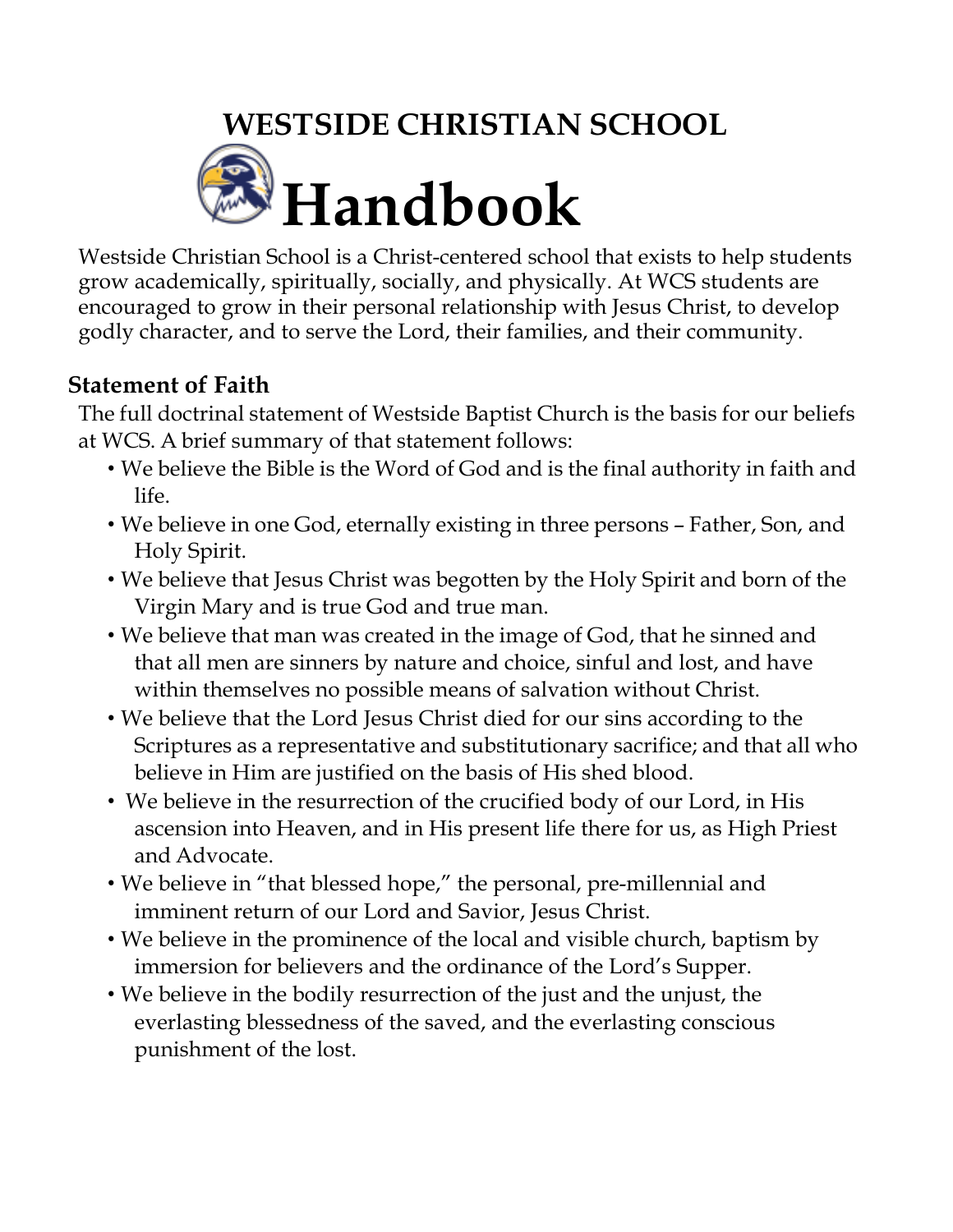### **Enrollment**

Westside Christian School is a ministry operated under the direction of Westside Baptist Church and reserves the privilege of setting and maintaining its own standards of conduct, dress, cleanliness, and scholarship. The school maintains the right to refuse admittance to anyone who fails to meet entrance requirements and to suspend or dismiss any student who violates the standards set down in the student handbook or other rules and regulations as established by the school administration.

## **Enrollment Requirements**

Registration cannot be finalized until the following steps have been completed:

- Turn in a completed school application with a copy of the prospective student's immunization record.
- Submit payment of the full registration fee.
- Complete a personal interview with a school administrator.
- Read, sign, and submit the Handbook Agreement form, the Emergency Medical form, the P.E./Field Trip Release form, and the Jr. High/High School Class & Study Hall agreement form.

#### **Nondiscrimination Policy**

Westside Christian School admits students of any race, color, national and ethnic origin to all the rights, privileges, programs, and activities generally accorded or made available to students at this school. It does not discriminate on the basis of race, color, national or ethnic origin in administration of its educational policies, admission policies, or other school-administered programs.

#### **Tuition**

Westside Christian School receives its income from tuition and fees, not from state or federal funds. Therefore, it is important that all tuition and fees be paid when due. The facilities are provided by Westside Baptist Church without cost to the school ministry. Tuition rates are to be re-evaluated by the WCS board of directors annually and are subject to change. Please note that a late fee will be charged unless tuition is paid early or on time.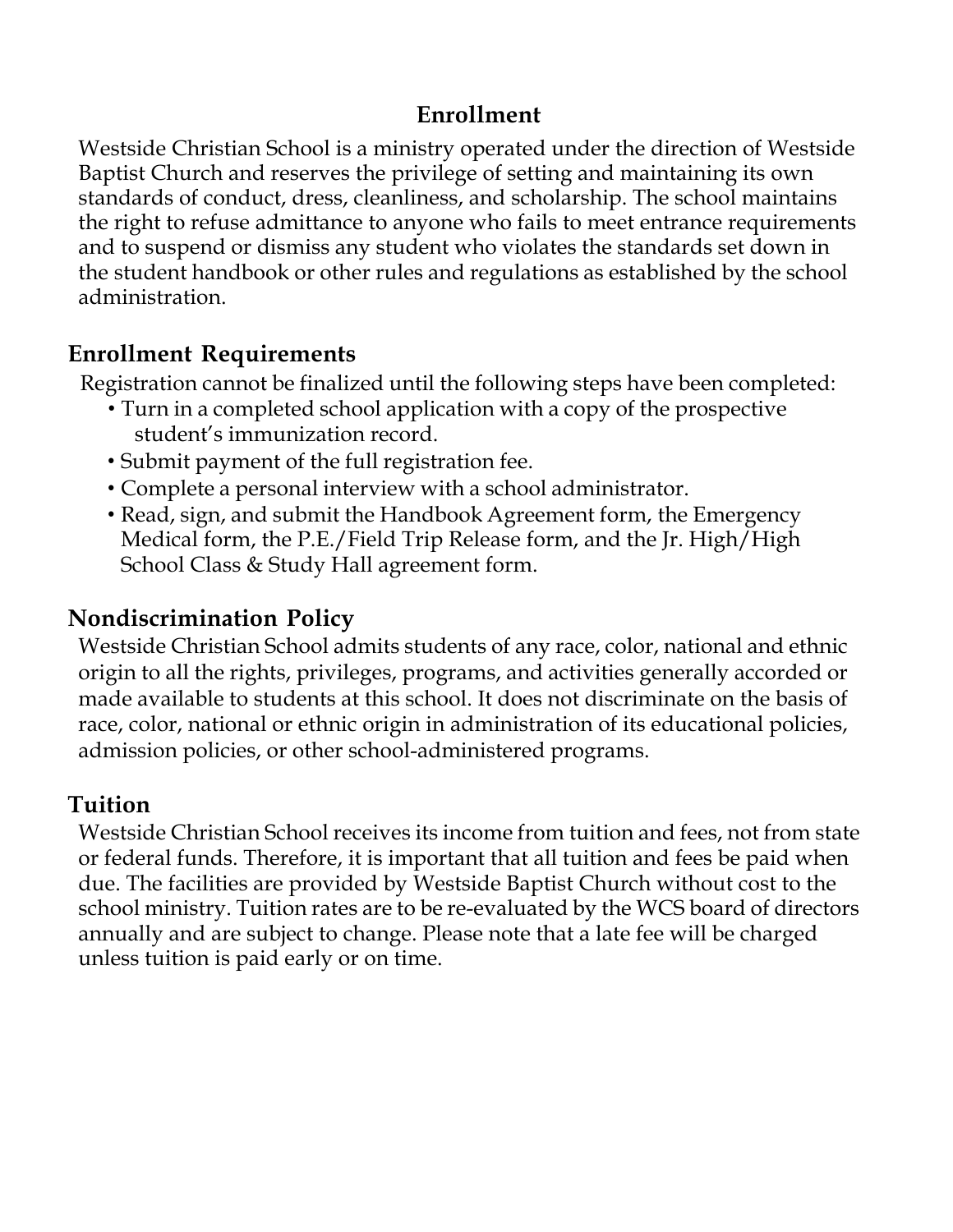# **ACADEMIC INFORMATION**

## **Grading Scale**

 $A$  100 - 90 B 89 - 80 C 79 - 70  $D 69 - 60$ F 59 - Below

## **Report Cards**

Report cards are issued four times per school year (every quarter). Parent/ teacher conferences are held 1st and 3rd quarters. Parents are encouraged to email or call individual teachers with questions or concerns.

#### **Late Work**

Work is considered late when not completed by the due date, which does not involve an excused absence. A penalty will be assigned for late work.

#### **Promotion and Retention**

Any student receiving final grades of D's or F's that would hinder progress at the next grade level will either be retained or re-evaluated. Academic effort and progress is required to continue enrollment at WCS.

#### **Achievement Tests**

Standardized achievement tests are given to all students in the spring to measure academic achievement. All test results are machine scored for accuracy, and a report with the results is sent to each student's home. The testing program of WCS is designed to measure the students' abilities and progress, and the results of these tests are a vital input in the curriculum improvements made by the faculty and administration.

#### **Graduation Requirements**

Students receiving a diploma from Westside Christian School need to earn 22 credits in the following subjects:

- Bible 4 credits (Bible must be taken each semester a student is enrolled in WCS.)
- English 4 credits (English 9–12)
- Foreign Language 2 credits
- Mathematics 3 credits (Algebra I, Geometry, Algebra II)
- Science 3 credits (Biology, Physical, Chemistry)
- Social Studies 4 credits (World Geography, World History, U.S. History,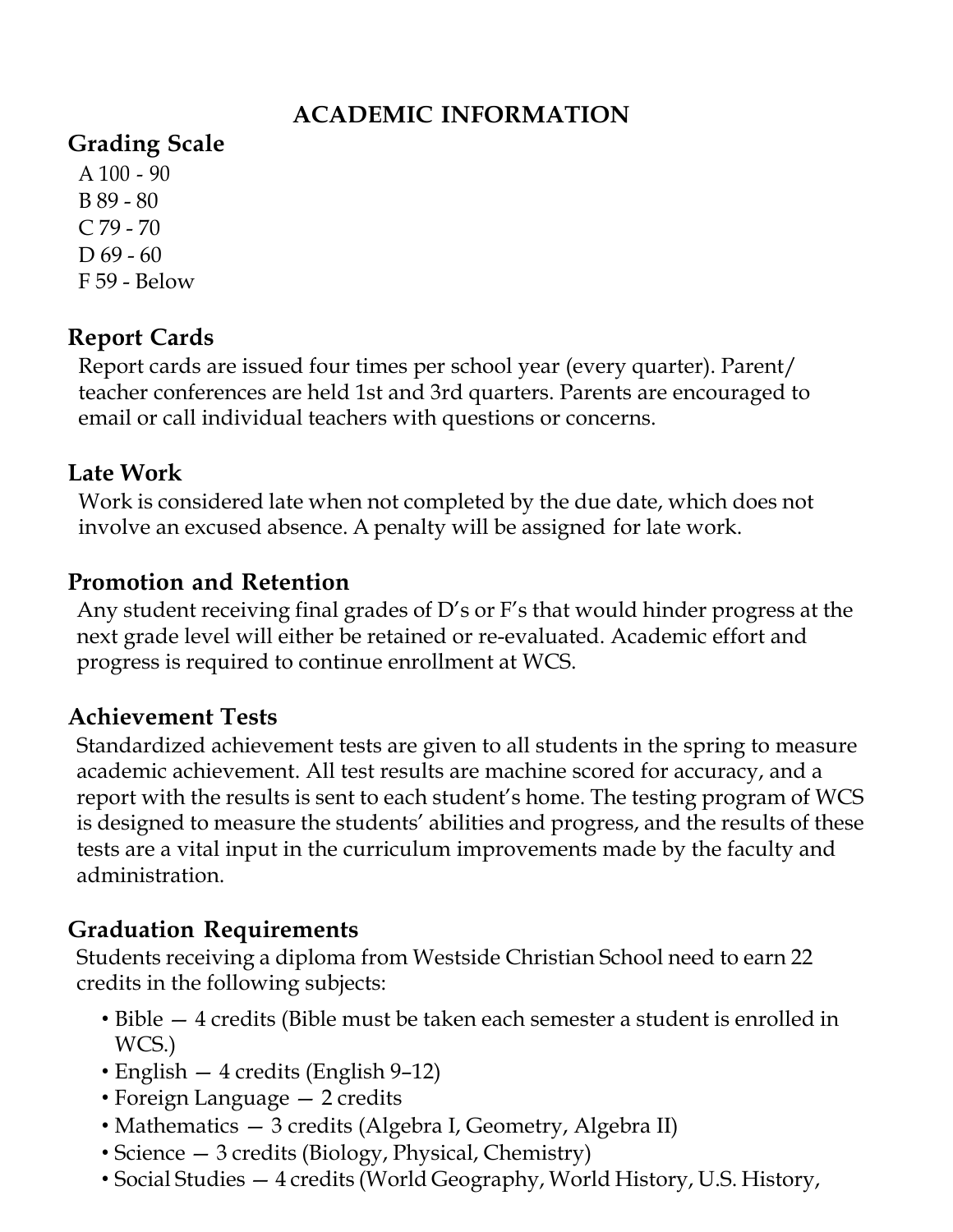Government/Economics)

- Physical and Health Education 1 credit, team sport participation may count as 1 additional credit.
- Electives 1 credit

### **College Testing**

WCS recommends that each student take the ACT before graduation. According to the ACT website, all 4-year colleges and universities in the United States accept the ACT. Not all colleges accept the SAT for entrance.

## **ATTENDANCE POLICIES**

#### **Attendance**

Attendance at school is required. Please plan family vacations, appointments, meetings, etc. around the school hours and calendar.

#### *Required attendance:*

- First two weeks of school
- Last two weeks of school
- Special school productions, such as annual programs, graduations, Fine Arts competition (6-12)

#### **Absences**

When a student is late or absent, please inform their teacher via text or email.

#### *Approved Absences*

Notify the school administrator well in advance of any planned absences and complete **an absence form**. A maximum of five personal days may be taken with pre-approval. After a planned absence has been excused, make arrangements with each teacher to make up assignments that will be missed. Keep in mind, some work may need to be completed before the absence.

#### *Unexcused Absences*

An unexcused absence, any absence taken without approval of the administration, will result in late penalties on written work and failing grades on any oral quizzes that are missed. Repeated unexcused absences will result in compulsory withdrawal from Westside Christian School.

#### *Illness*

Students will need to stay home if they have any of the following symptoms: fever over 100 degrees, vomiting, frequent diarrhea, frequent cough, widespread rash, or severe headache. Contagious symptoms should not have been present for at least 24 hours before the student returns to school. An absence for illness is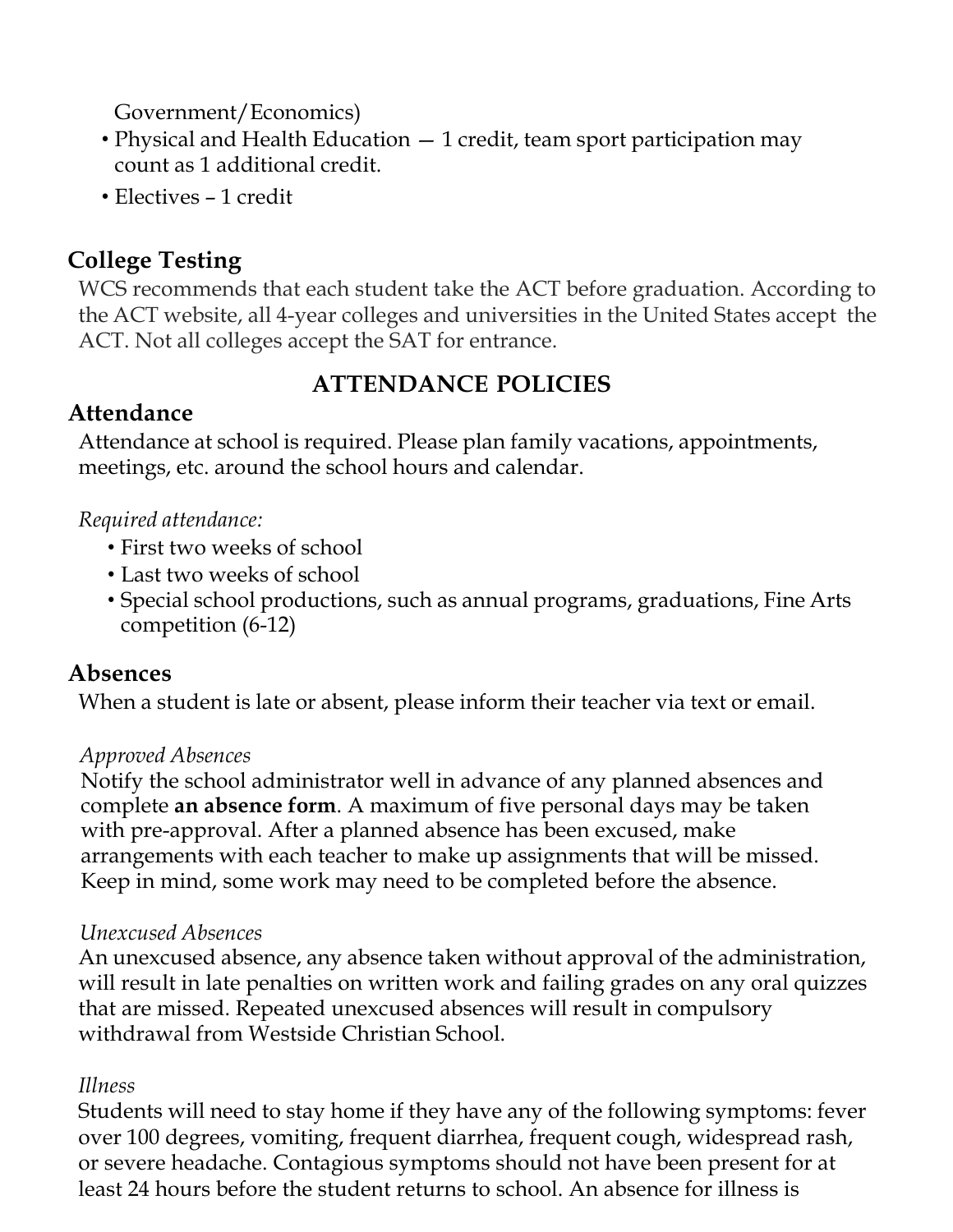considered excused, and parents or students are responsible for obtaining missed work.

#### **Early Dismissal**

Please make arrangements with the teachers if your student needs to leave early.

#### **Make Up Work**

When a student is absent for any reason, it is the parent's or student's responsibility to contact the teacher(s) to make arrangements to pick up missed work.

#### **Withdrawal**

Students transferring from WCS to another school and having attended one day or more of any month will owe that full month's tuition. No monthly tuition or fee is refundable if the student is withdrawn. Tuition payments that have been made in advance for future months will be refunded. School records will not be released until all bills are paid and textbooks and other school materials are returned.

#### **Expulsion**

In the event that a student is expelled, no registrations fees, book fees, or tuition payments through the current month will be refunded. Tuition payments that have been made in advance for future months will be refunded.

## **Philosophy of Discipline**

The goal of Christian education is to make disciples of Christ. Westside Christian School partners with the family to accomplish this goal through quality Christcentered education and biblical training. We desire each of our students to "grow in grace and in the knowledge of our Lord and Savior Jesus Christ" (II Peter 3:18). This growth begins with spiritual regeneration and continues through spiritual maturity. Our desire is for each child to develop a tender-hearted love for God and others as we guide them in developing patterns of behavior which are consistent with Scripture. When students make wrong choices, we seek to lovingly and patiently reprove, correct, and instruct that our students "may be perfect, thoroughly furnished unto all good works" (2 Tim. 3:16-17).

#### **Expected Behavior**

Each student is to maintain a consistent standard of behavior, while present at and away from school, which reflects the student's commitment to Christ and respect for Christian education. Therefore, involvement with, but not limited to, drugs, alcohol, tobacco, unwholesome language/entertainment/behavior, pornography, gambling, cheating, fighting, stealing, lying, disrespect to authority or to any gender or race, immorality, illegal possession of a weapon, leaving school without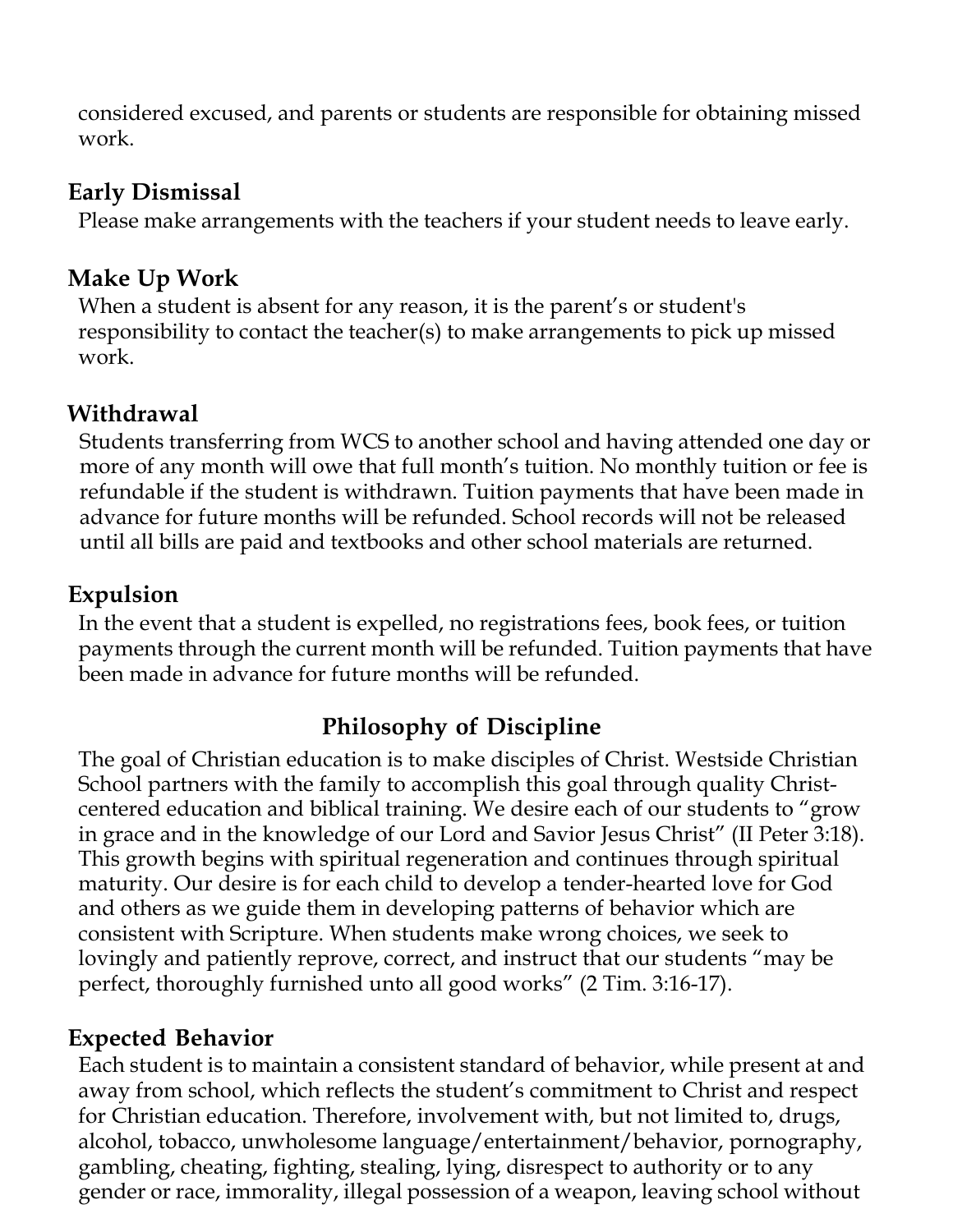permission, vandalism, or willful disobedience may result in immediate suspension or expulsion from WCS.

WCS is committed to maintaining an environment in which all individuals treat each other with dignity and respect and which is free from all forms of bullying, abuse, intimidation, exploitation, and harassment, including sexual harassment. Threats of any kind, verbal, written, or physical, will not be tolerated. The school is prepared to take action to prevent and correct any violations of this policy. Anyone who violates this policy will be subject to discipline that may include suspension or expulsion.

Students are not to have physical contact at any time. Students should not be together unchaperoned anywhere on the school grounds before, during, or after school. Failure in this area will result in disciplinary action.

WCS is committed to defining marriage as the union of one man and one woman and helping a student honor God through their gender as determined at birth.

#### **Character Development**

Each quarter K5-6th grade students receive a character development evaluation on their report cards. They will be graded on the following criteria: completion of assignments, following directions, quality of work, make-up of missed assignments, neatness, use of time, etc. Following the rules and classroom behavior are also considered in the character grades.

Character grades are as follows:

E Excellent S+ Above Average S Average S- Below Average U Unacceptable I Improvement Shown

## **WCS Discipline Code**

"For whom the Lord loves He chastens," Hebrews 12:6. At WCS we desire to look at discipline through the eyes of our Lord. Discipline is not a negative process to hurt people who "get out of line." Discipline is a loving use of consequences to teach each student that God has a better plan. In order to encourage spiritual growth and provide accountability for our students, we have implemented a demerit system for grades 7 – 12. Faculty and staff utilize demerits along with other techniques to train students how to glorify God in their actions. In order to guarantee that you are aware of your child's demerits, we will send a demerit update via e-mail each time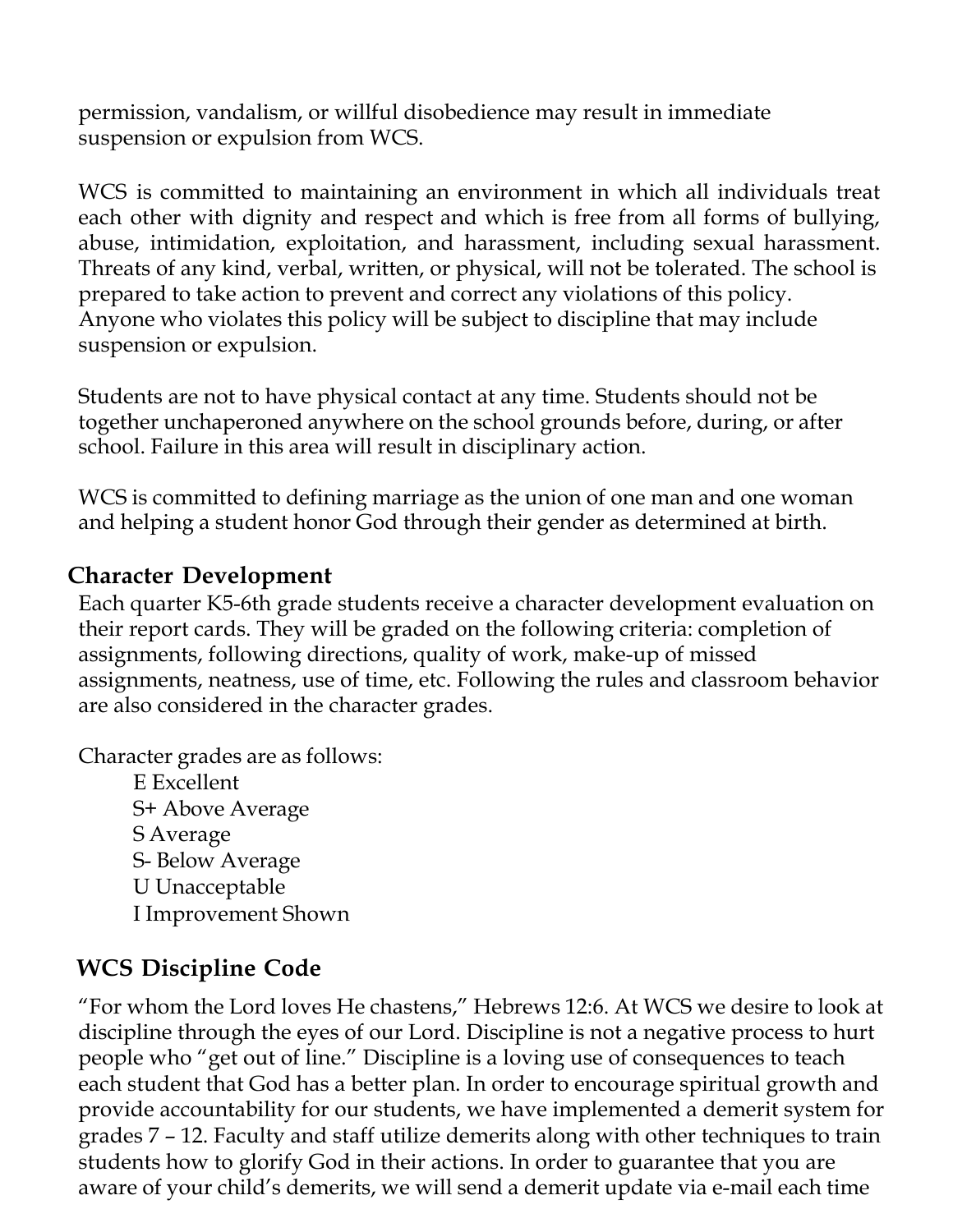your child receives demerits.

## **Disciplinary Consequences**

Students may receive the following consequences for violating WCS standards:

- 1. Consequences listed on individual classroom management plan
- 2. Student conference with teacher
- 3. Demerits
- 4. Parent-teacher phone conference and/or meeting
- 5. Student conference with principal/administrator
- 6. Parent/teacher/student meeting
- 7. Financial liability for damage to property

If a student is sent to an administrator, the administrator will decide consequences according to the severity of the situation. The outcome may include, but is not limited to, the following:

- 1. Appropriately assigned character study
- 2. Work penalty during or after school
- 3. Behavioral probation
- 4. Financial liability for damage to property
- 5. Suspension or expulsion from school

# **Behavioral Probation**

1. The principal or administrator determines if a student should be placed on behavioral probation and what the duration will be. During the period of probation, the student must demonstrate significant conduct improvement. Failure to show marked improvement may result in the student forfeiting the privilege of attending WCS.

2. The purpose of behavioral probation is to motivate the student to demonstrate self-discipline and to encourage spiritual growth.

3. Students who had conduct problems during their previous year at WCS may be placed on behavioral probation in order to continue as a student.

# **Cheating**

Cheating may involve but is not limited to any of the following behavior:

- Using another student's homework, test, quiz, project, or workbook
- Obtaining or providing test or quiz questions or answers in advance through unauthorized means
- Giving answers to another student orally, electronically, or allowing another student to copy them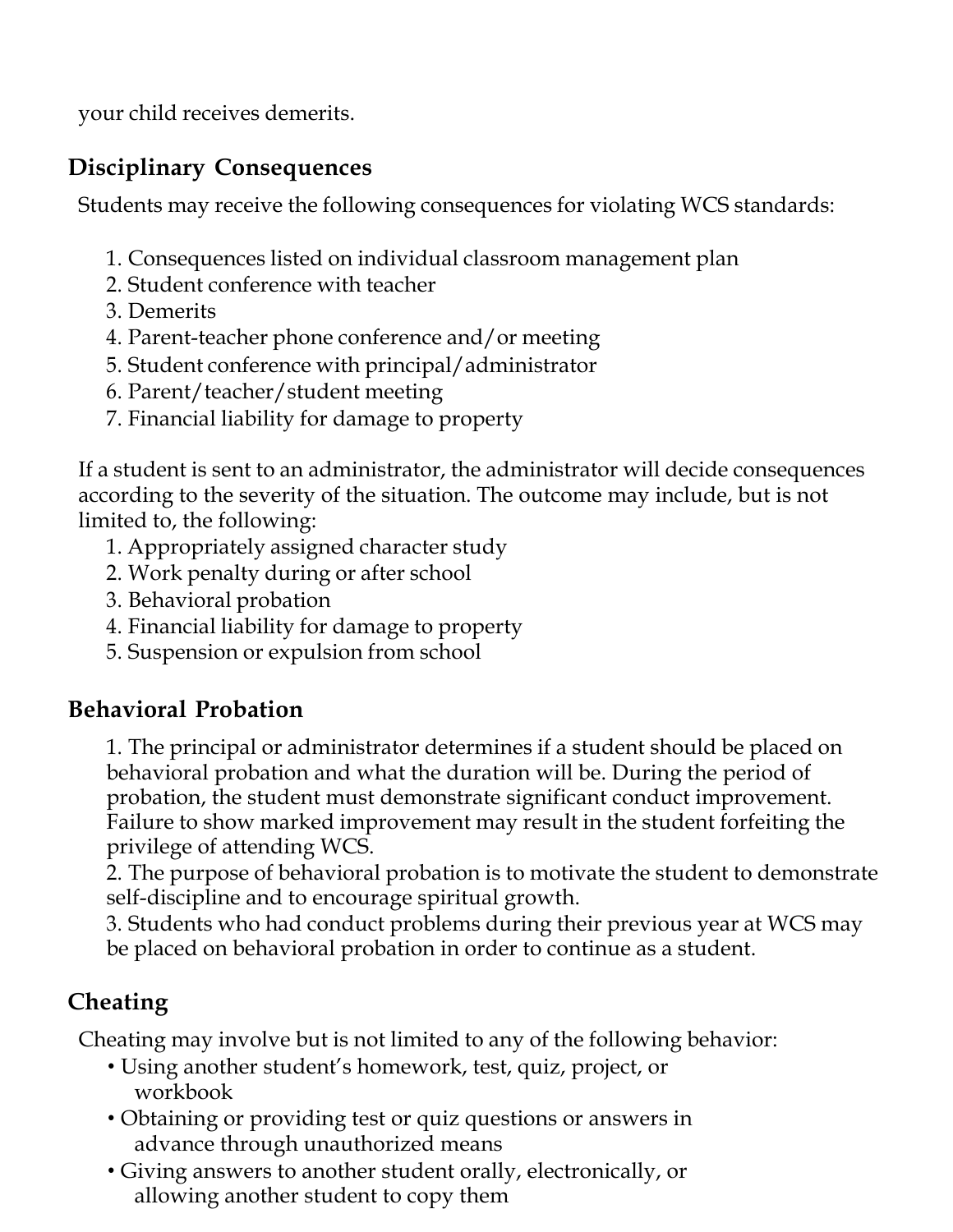- Plagiarism: submitting a work as your own that was either fully or partially produced by another source, including individuals, the Internet, books, or any verbal or printed word
- Possession of any unauthorized materials during an assessment or assignment

The consequences of cheating may include demerits, a zero on the assignment, and possible probation or suspension.

## **DRESS CODE**

# **General Guidelines**

- The overall appearance of students should reflect godliness rather than worldliness.
- Dress should be distinctly masculine or feminine, and students are not permitted to dress like the opposite sex.
- School uniforms are required and should be purchased through Land's End or Walmart. (See School Uniform information sheet for specifics.)
- Tops, dresses, jumpers, sweaters, and jackets must have the school logo.
- Students must arrive and leave in their school uniforms, unless they have received special permission.
- Clothing size should be appropriate for the size of the child—especially as growth occurs throughout the school year.
- All apparel should be neat, clean, and in good repair.
- Temporary or permanent body markings are not appropriate.

# **Young Men**

Masculinity should be the guiding principle for young men.

- The uniform includes a collared shirt and long pants. K5-3rd may wear shorts.
- Oxford shirts should be tucked in. Polo shirts may be left untucked.
- Belts should be worn when shirts are tucked in.
- Hair should be neatly trimmed and tapered on the sides and back so that it is above the ears and off the collar in the back. Hair should not be long on top. Hairshould be the student's natural color and styled neatly.
- Students are to be clean-shaven.
- Jewelry, including earrings and necklaces, should not be worn.

# **Young Ladies**

Young ladies should always maintain dress that conforms to the biblical principle of modesty.

- The uniform includes a collared shirt and pants, dress, or skirt.
- Elementary students may wear uniform skorts. K5-3rd may wear shorts.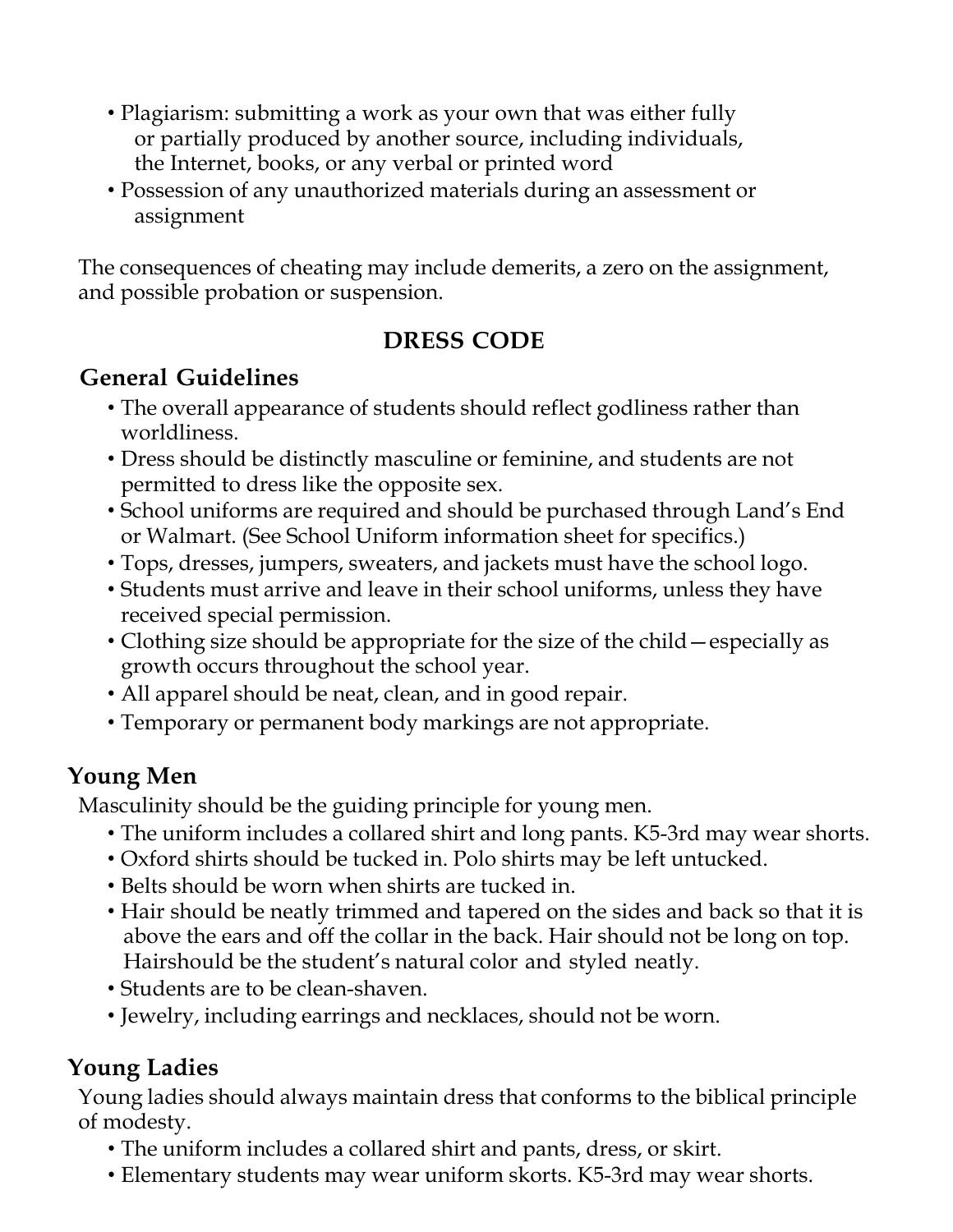- Leggings may be worn under skirts that come to the top of the knee.
- Excessive jewelry or make-up should not be worn.
- Hairstyles should be neat and feminine in style.
- Hair colors should appear natural.

## **P.E. clothing**

- P.E. t-shirts with logos must be purchased from Westside Christian School.
- Pants and shorts may be purchased from any vendor.
- Female students may wear loose-fitting athletic pants or knee-length shorts.
- Male students may wear loose-fitting athletic pants or long shorts.
- All shirts should cover the midriff during exercise.
- Athletic shoes should be worn.

## **Enforcement**

WCS reserves the right to make the final decision in regard to dress. Students may be withheld from class when not in proper dress. It is important for parents to ensure their students are dressed in compliance with the WCS dress code.

Please address and correct dress code issues at home rather than leaving that responsibility to WCS faculty and staff. Parents may be contacted in order to havethem bring appropriate school attire for their student.

# **General Information**

# **Arrival and Dismissal**

School begins promptly at 8 a.m. for all grades. Therefore, it is greatly encouraged that students arrive by 7:50 to be prepared for their first classes. Dismissal for half-day students is at 11:00 a.m. and at 2:45 p.m. for all other students.

Students are to be dropped off at the front of the school building and should not arrive at school prior to 7:30 a.m. or remain after dismissal. WCS is not responsible for the supervision of students once the school day has concluded. Students are to be picked up in the front of the building and should not be picked up prior to dismissal times.

Only authorized adults are permitted to pick up students from WCS. Any individual other than the parents must have parental authorization to pick up students and must provide photo identification. With written permission from a parent, students may walk home to nearby neighborhoods.

If parents need to enter the school building, please wait until school is dismissed.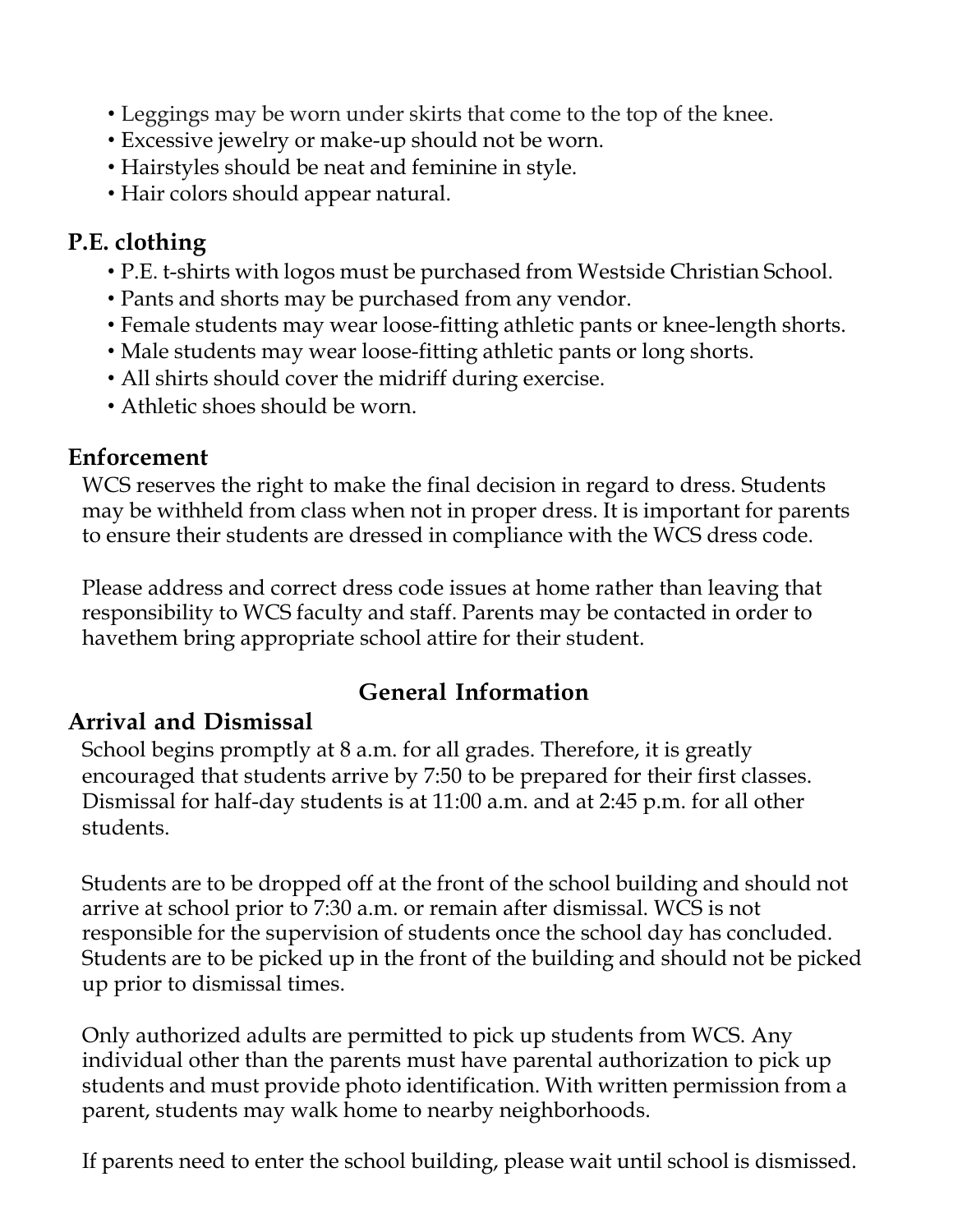## **Birthdays and Celebrations**

Each classroom holds various parties throughout the year. Parents may send treats in honor of a child's birthday, but should notify the teacher prior to sending the treats.

## **Cell Phones**

#### *Elementary students*

If a parent feels it is necessary to send a cell phone to school with a child, the cell phone should be silenced and left in his or her backpack until the end of the day. Students must ask for permission before using their phones.

#### *Junior High and High School students*

Students may keep their cell phones on their persons during the school day. However, the ringer is to be off or set to silent (not to vibrate). During the school day, students may use their cell phones only with permission from a teacher. Students misusing their cell phones may lose the privilege of being permitted to have their cell phones at school.

#### **Chapel**

Chapel is held weekly to create a unified student body and to provide spiritual training. The chapel programs include music and Bible teaching (in addition to regular Bible classes in all grades). Parents and family members are welcome to attend chapel.

#### **Class Deportment**

Appropriate class deportment is a matter of self-control. Students should be attentive in class. Activities which do not pertain to class are inappropriate talking, reading, studying other materials, accessing the internet, texting, writing notes, sleeping, or using a cell phone. Students may bring water in clear containers into the classrooms.

#### **Communication**

Parents are encouraged to discuss any issues concerning their student with the child's teacher. Any parent desiring a conference should contact the teacher to arrange a convenient time.

Parents are welcome to visit and observe their child's classroom. All visitations to classrooms require advance appointments and approval of the teacher.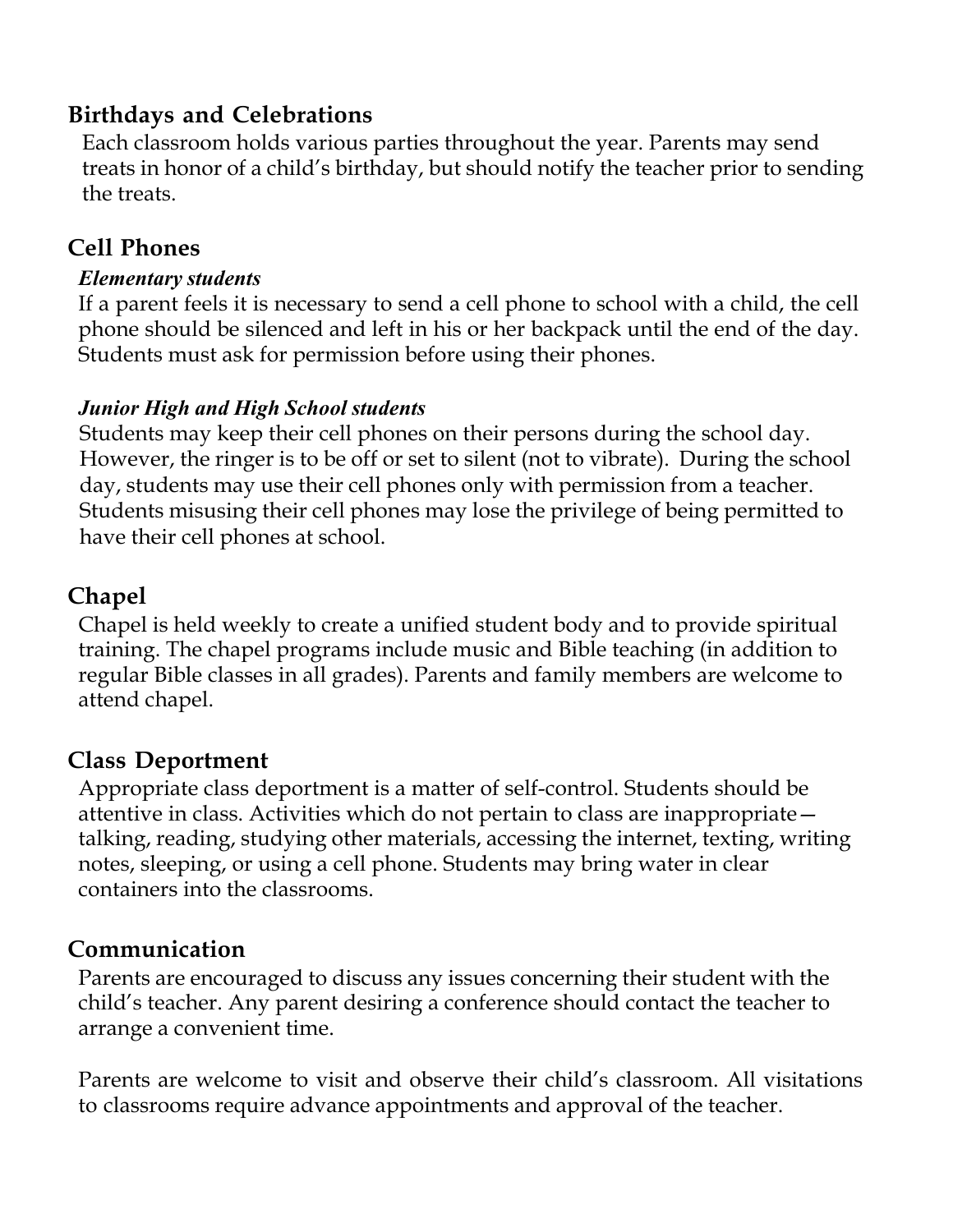#### **Closed Campus**

Westside Christian School maintains a closed campus policy. Students may not come or go as they please and may never leave the campus without the administrator's permission.

#### **Field Trips**

Periodically students participate in field trips both on and off campus. Teachers coordinate with parent volunteers to provide chaperone needs. All parents present on field trips should complete a background check prior to the trip. (Please see the school administrator for information on obtaining a background check.)

#### **Gum and Food**

Students are not to chew gum in the school building. Students may have translucent water bottles in the classroom. All other food and drink are to be consumed in the gymnasium/lunchroom.

#### **Inclement Weather**

In the rare case of inclement weather, WCS acts in accordance with the Washington County School District. Check www.washk12.org to see if local schools are delayed or canceled.

#### **Lockers**

Students in grades 7-12 are assigned a locker each year. Lockers are to be kept clean and free of graffiti. Interior decorations are to be appropriate. Only magnets, not tape or sticky materials, may be used for attachments. Lockers are inspected periodically by school personnel for neatness and content. Students may not keep open drinks or food containers in their lockers. Students may never access another student's locker.

#### **Lunch**

Students are required to eat lunch in the gymnasium and are to bring their lunches from home. Refrigerators and microwaves are available for student use.

Elementary students may have snacks during recess time. Parents and grandparents are welcome to periodically join their children or grandchildren for lunch. Please communicate with the classroom teacher to make arrangements to attend lunch.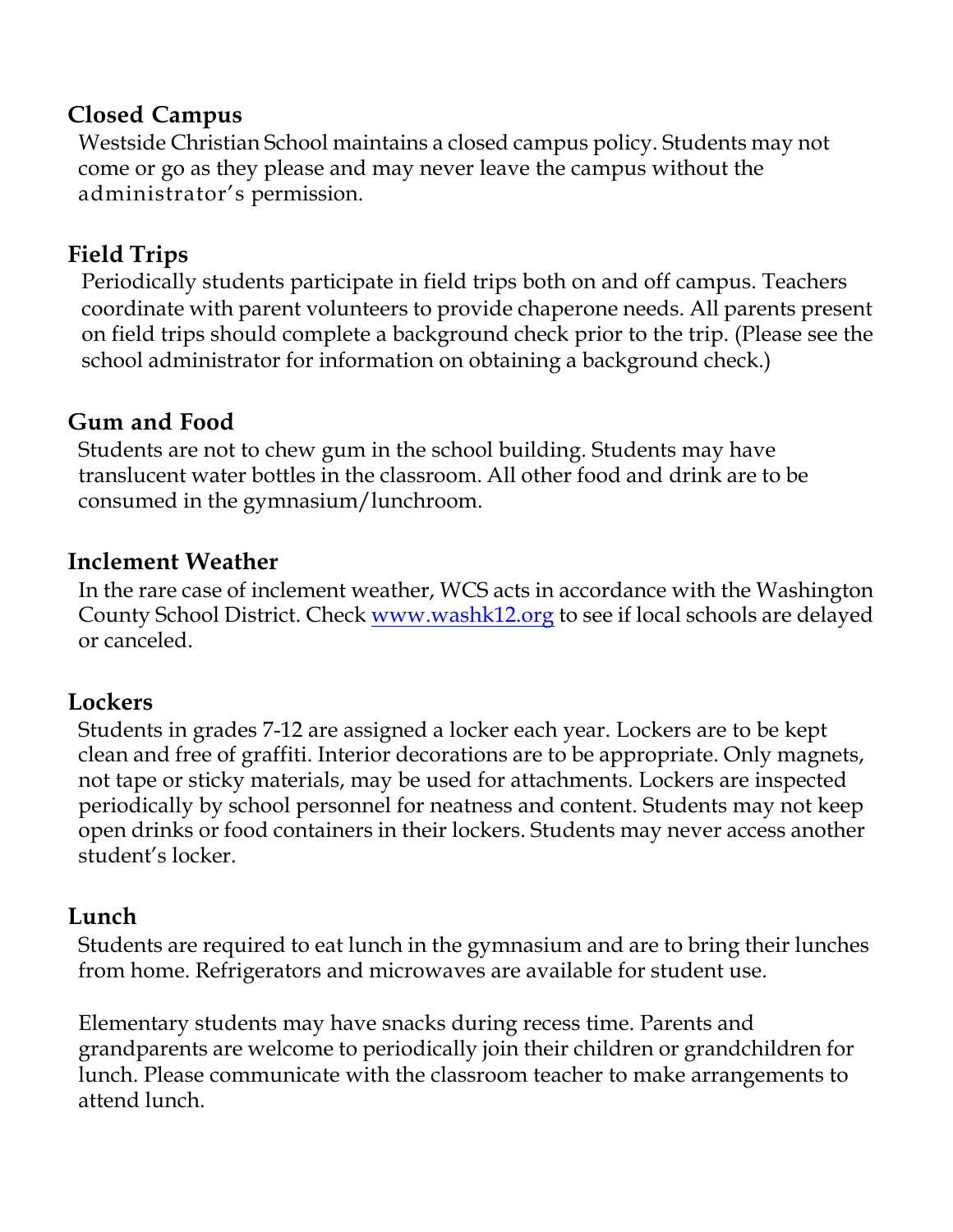# **Medication**

The school stocks a small supply of medicine, antibiotic cream, and cough drops for emergencies. However, if your child needs any over-the-counter medications on a regular basis, the parent should provide them.

Elementary—If a prescription or over-the-counter medication is to be taken during the school day, a parent should deliver it to the teacher in the original container. The teacher must keep all medications for elementary students.

Junior high and high school—Please inform the teacher if the student is taking prescription medications. Faculty may not administer any medication that is not FDA approved. Under federal law, prescription medication can be taken only by the person for whom it is prescribed. Misuse of prescription medication (including giving or receiving it) may result in suspension or expulsion.

## **Photo/Video of Students**

Please be aware that there is the possibility that your child will be photographed and/or videotaped during activities and events associated with WCS. Unless specifically requested by parent(s) in writing that their student(s) be excluded from these publications, you imply authorization and give full consent to Westside Christian School to publish and copyright all photographs/videos in which your child appears. WCS may transfer or use these photographs/videos in and for classroom decorations, school brochures, website, newsletters, advertising, displays, or materials.

#### **Restricted Items**

Students should not bring to school anything that will detract from the teaching atmosphere. This includes but is not limited to the following items:

- $\cdot$  Gum
- Items to sell or trade
- Collectibles or valuables
- Pets
- Movies, video games, electronic devices
- Fireworks, laser pointers, lighters, matches
- Guns (real or realistic looking) or other weapons

#### **School Doors**

All exterior school doors are to remain locked and should not be propped open during school hours.